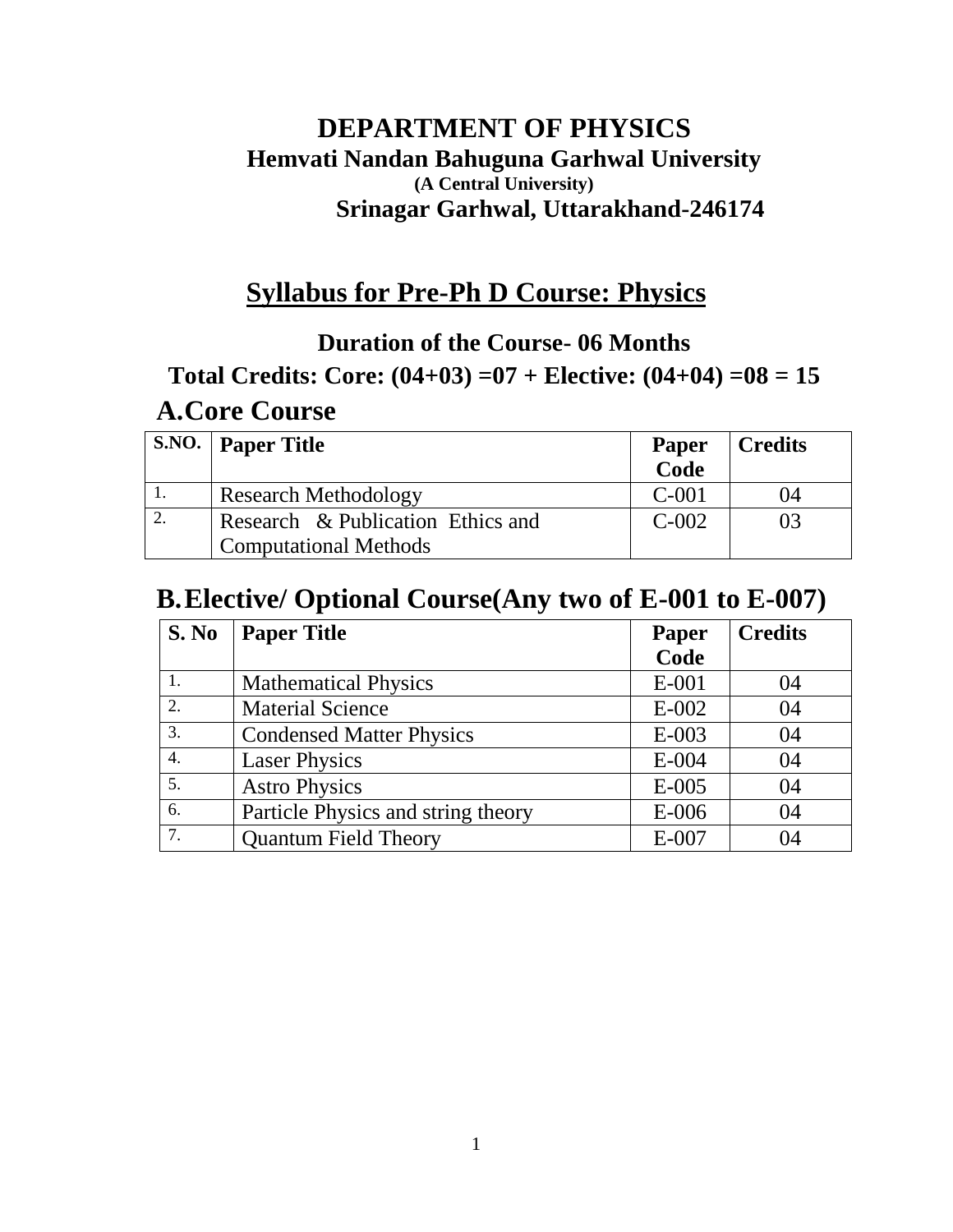# **C001- RESEARCH METHODOLOGY (4 Credits)**

# **Part – A (2 Credits)**

1. Meaning of research; objectives of research; basic steps of research; criteria of good research; types of research. 2. Meaning of research problem; selection of research problem.3. Review of related literature- Meaning, necessity and sources.4. Hypothesis- Meaning, function and types of hypothesis; Null/Alternative hypothesis. 5. Variables- Meaning and types.6. Research design: Types of research design- exploratory, descriptive, diagnostic and experimental. 7. Statistics and its significance in research 8. Research reports: Writing preliminaries, main body of research, references and bibliography; Meaning and importance of workshop, seminar, conference, symposium etc. in research.

## **Part – B (2 Credits)**

X-ray Diffraction Method (XRD), X-ray Fluorescence Analysis (XRF), UV-visible, IR spectroscopy and Raman Spectroscopy, High Resolution NMR , Ionization Chamber, Scintillation Counter, Spark Counter, Solid State Detectors, Gamma Ray Spectrometer

- 1. Ahuja, Ram, 2001. Research Methods, Delhi, Rawat publications.
- 2. Bailey, Kenneth D., 1982. Methods of social research, New York: the Free Press Second edition.
- 3. Downie N.M. and Heath R.W., 1959. Basic Statistical Methods. New York: Harper and Row Publishers.
- 4. Frank, Harry and Steven C. Althoen, 1994. Statistics. Concepts and Applications. Cambridge University, 580p.
- 5. Garg. B.L., Karadia, R., Agarwal, F. and Agarwal, U.K., 2002. An introduction to Research Methodology, RBSA Publishers.
- 6. Kothari, C.R., 2008. Research Methodology: Methods and Techniques. Second Edition. New Age International Publishers, New Delhi.
- 7. Paneerselvam, 2009. Research Methodology, Prentice Hall of India.
- 8. Sinha, S.C. and Dhiman, A.K., 2002. Research Methodology, Ess Ess Publications. 2 volumes.
- 17. Sundar Sarukkai, 2008. Indian Philosophy and Philosophy of Science, Motilal Banarsidass Publishers Pvt.Ltd. New Delhi.
- 9. Trochim, W.M.K., 2005. Research Methods: the concise knowledge base, Atomic Dog Publishing. 270 p.
- 10. Zikmund, Babin, Carr and Griffin, Research Methodology, Cengage Learning.
- 11. Introduction to Microscopic and Spectroscopic Methods Yang Leng, John Wiley & Sons, Singapore.
- 12. Handbook of Materials Characterization, S.K.Sharma, D.S. Verma, Lati U. Khan, S. Kumar, S.B. Khan, published by Springer Nature, Switzerland.
- 13. Detection and measuremnt of Nuclear Radiation G.D. O'Kelley National Academy of Science, Washington D.C., USA.
- 14. Nuclear Measurement Techniques K. Sri Ram, Affiliated East-West Press, Pvt Ltd., New Delhi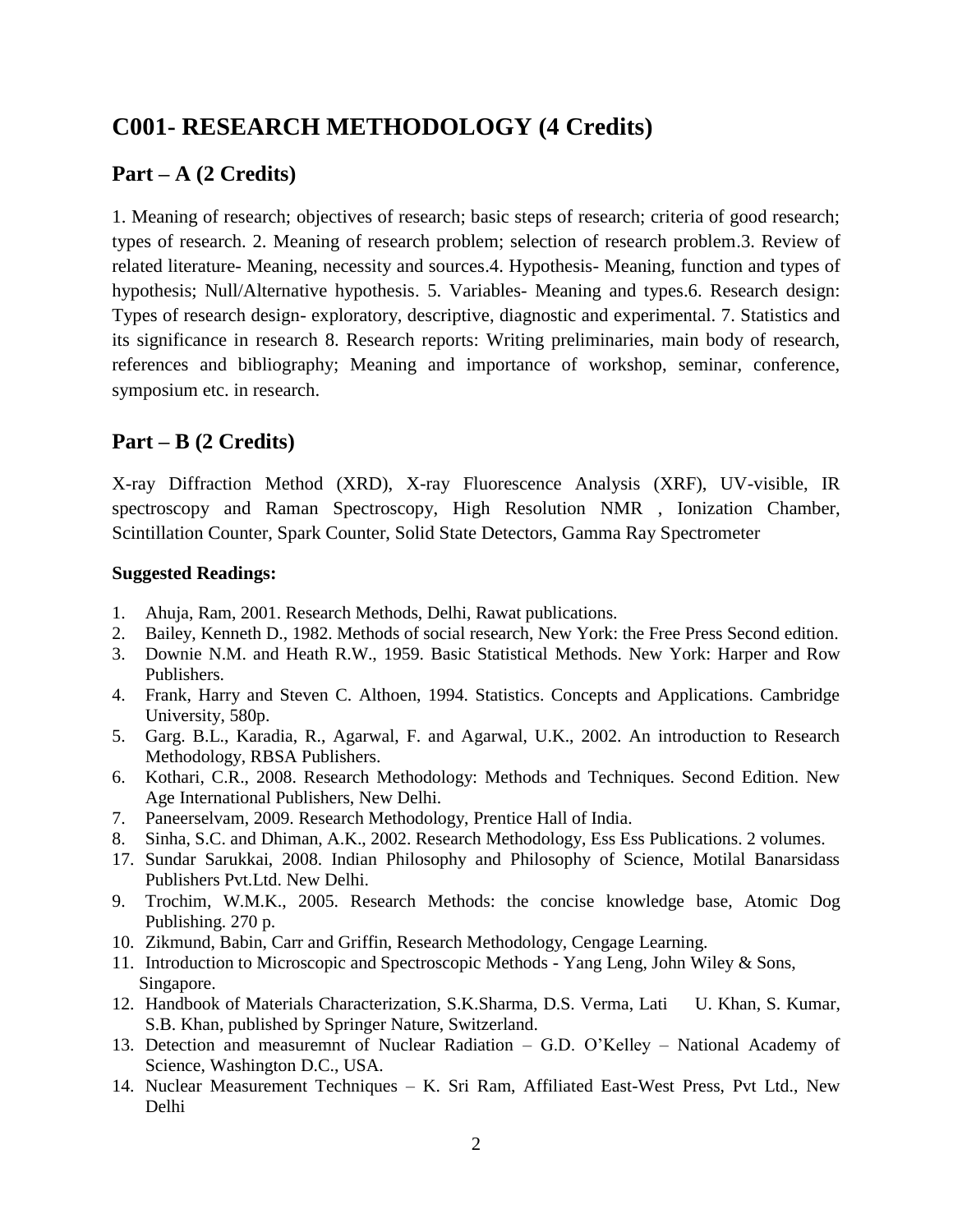# **C002 - RESEARCH& PUBLICATION ETHICS AND COMPUTATIONAL METHODS (3 Credits)**

# **UNIT I**

### **THEORY: PHILOSPHY AND ETHICS (3hrs.)**

Introduction to philosophy: definition, nature and scope, concept, branches, Ethics: definition, moral philosophy, nature of moral judgements and reactions

#### **SCIENTIFIC CONDUCT (5hrs.)**

Ethics with respect to science and research, Intellectual honesty and research integrity, Scientific misconducts: Falsification, Fabrication, and Plagiarism (FFP), Redundant Publications: duplicate and overlapping publications, salami slicing, Selective reporting and misrepresentation of data

### **PUBLICATION ETHICS (7hrs.)**

Publication ethics: definition, introduction and importance, Best practice/standards setting initiatives and guidelines: COPE, WAME, etc., Conflicts, Publication misconduct: definition, concept, problems that lead to unethical behaviour and vice versa, types, Violation of publication ethics, authorship and contributionship, Identification of publication misconduct, complaints and appeals, Predatory publication and journals

## **UNIT- II**

### **PRACTICE: OPEN ACCESS PUBLISHING (4hrs)**

#### **Open access publications and initiatives:**

SHERPA/RoMEO online resource to check publisher copyright & self-archiving, Policies, Software tool to identify predatory publications developed by SPPU, Journal finder/journal suggestion tools viz. JANE, Elsevier Journal Finder, Springer Journal Suggested, etc.

#### **PUBLICATION MISCONDUCT**

#### **A. Group Discussions (2hrs.)**

Subject specific ethical issues, FFP, authorship, Conflicts of interest, Complaints and appeals: examples and fraud from India and abroad

#### **B. Software tools (2hrs.)**

Use of plagiarism software like Turnitin, Urkund and other open source software tools

### **DATABASES AND RESEARCH METRICS (7hrs.)**

#### **A. Databases (4hrs.)**

- 1. Indexing databases
- 2. Citation databases: Web of Science, Scopus, etc.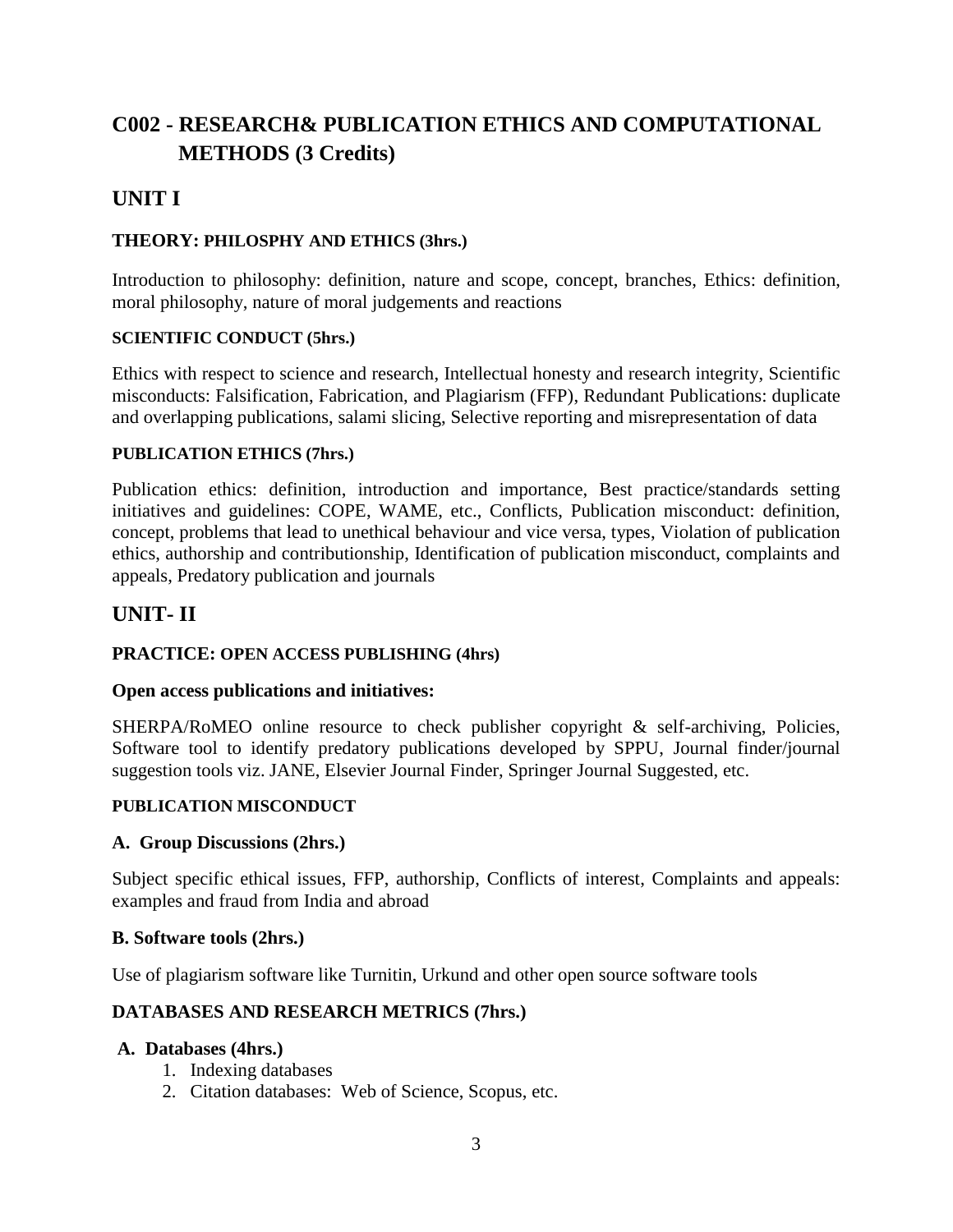#### **B. Research Metrics (3hrs.)**

- 1. Impact Factor of journal as per Journal Citation Report, SNIP SJR, IPP, Cite Score
- 2. Metrics: h-index, g index, altmetrics.

### **UNIT III:**

### **COMPUTATIONAL METHODS**

Application of Scientific and Mathematical Software: FORTRAN 90/95, C/ C++, Maple, Mathematica and MATLAB.

#### **Suggested Readings:**

- 1. Numerical Methods- E Balagurumurty (Tata Mac-Grow Hill)
- 2. Computer Programming in Fotran 90/95- V Rajaraman(PHI)
- 3. C++ Programming(B Stroustrup) Pearson
- 4. C- Programming R Rajaraman (PHI)
- 5. Solving Problems in Scientific Computing Using Maple and MATLAB , 3rd Ed. W. Gander J. Hrebicek,1997.

# **Elective/ Optional**

## **E001- MATHEMATICAL PHYSICS (4 Credits)**

**Unit I - Differential Equations:** Solutions of Legendre and Associated Legendre equations. Hermite equation, Lagueree equation, Bessel's equations.

**Unit II-** Fourier and Laplace Transforms, Laplace equation and its solution, Poisson, Diffusion and Wave equations, Vibrating membrane.

**Unit III -Matrices and Tensors:** Solution of Linear equations, Eigen values and Eigen Vectors, Matrix Inverse, Coordinate transformation, Covariant and contravarient Tensors, addition, multiplication and contraction of tensors, Associated tensors.

**Unit IV- Numerical Methods:** Interpolation, Numerical Differentiation, Integration, Solution of Linear Equations.

- 1. G Arfken: Mathematical Methods for Physicist (Academic Press)
- 2. Pipes and Harvil: Mathematical Methods for Engineers and Physicist
- 3. C Harper: Introduction to Mathematical Physics (Prentice Hall of India)
- 4. Mathematical Physics- B D Gupta.
- 5. Mathematical Physics, Dass and Verma
- 6. Numerical Methods- E Balagurumurty (Tata Mac-Grow Hill)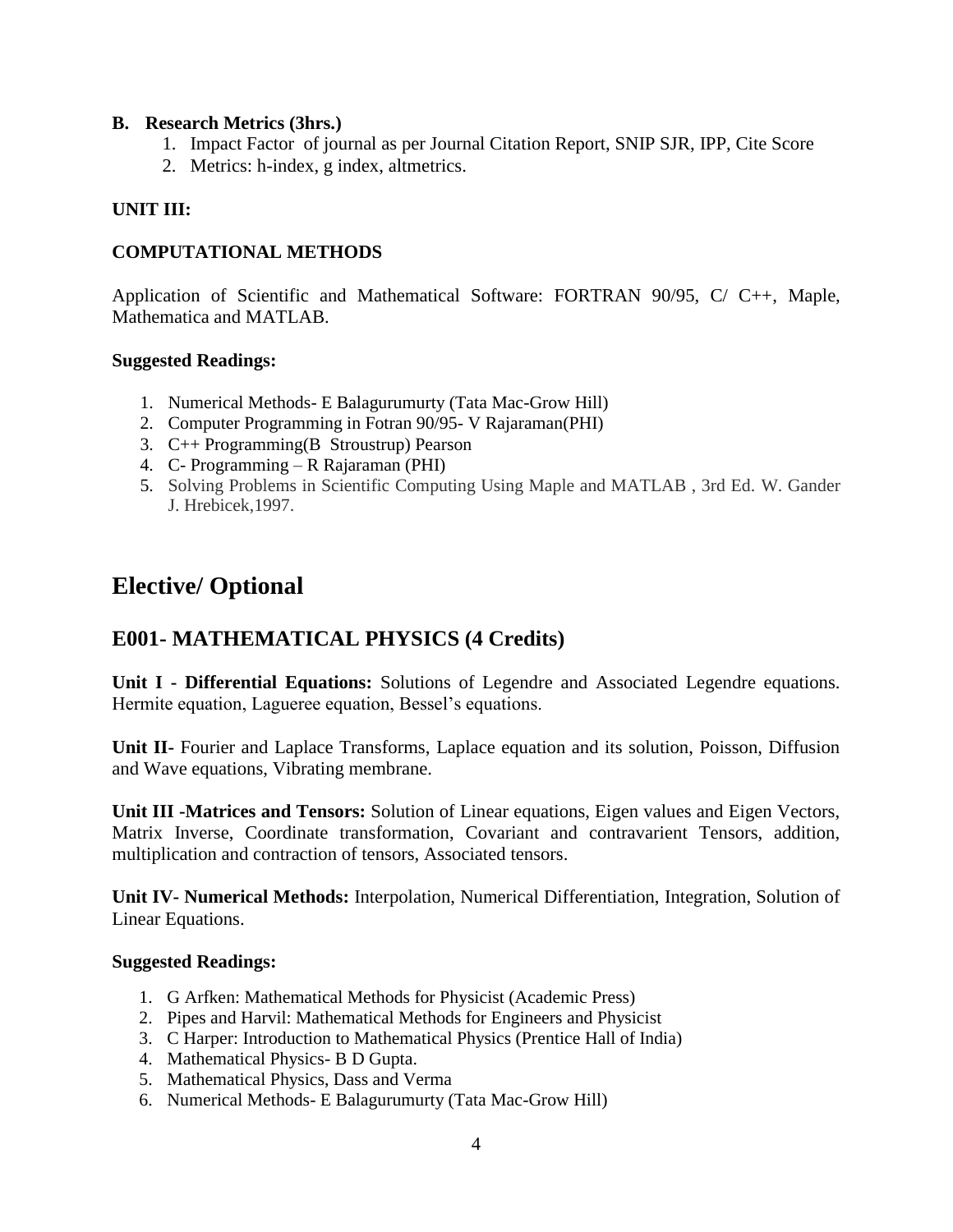# **E002- MATERIAL SCIENCE (4 Credits)**

### **Unit I - Crystal growth techniques**

Introduction to different crystal growth techniques. Nucleation and growth: Homogeneous and heterogeneous nucleation, growth mechanism, Continuous and discontinuous reactions, precipitation, solidification, casting, zone refining.

### **Unit II - Nano Materials**

Introduction and importance of nanostructured materials, Quantum confinement, surface effect, synthesis techniques and properties of 0D, 1D , 2D and super lattice structures, Applications of nanostructured materials, Size dependent optical, electronic and magnetic properties of nanostructured materials, Carbon nano-tubes , quantum wires. Functional materials and nanocomposites

## **Unit III - Biomaterials**

Biomaterials, Common use of biomaterials as metal, ceramic and polymer and their chemical structures, properties and morphology and basic concept of biocompatibility.

## **Unit IV – Electron Microscopy**

Transmission electron microscopy, scanning electron microscopy, scanning probe microscopy (STM and AFM), analytical electron microscopy

- 1. Pradeep T "Nano: The Essentials", Mc Graw Hill Publishing Co. Ltd., 2007
- 2. Mick Wilson et al, "Nanotechnology", Overseas Press (India) Pvt. Ltd., 2005
- 3. Hench L. Larry, and Jones J., (Editors), Biomaterials, Artificial organs and Tissue Engineering, Woodhead Publishing Limited, 2005.
- 4. William D. Callister, Materials Science & Engineering: An Introduction, John Wiley & Sons (2007)
- 5. William F. Smith, Foundations of Materials Science & Engineering, McGraw Hill International Edition (1993)
- 6. Edward L Wolf ,Nanophysics and Nanotechnology, Wiley VCH, 2004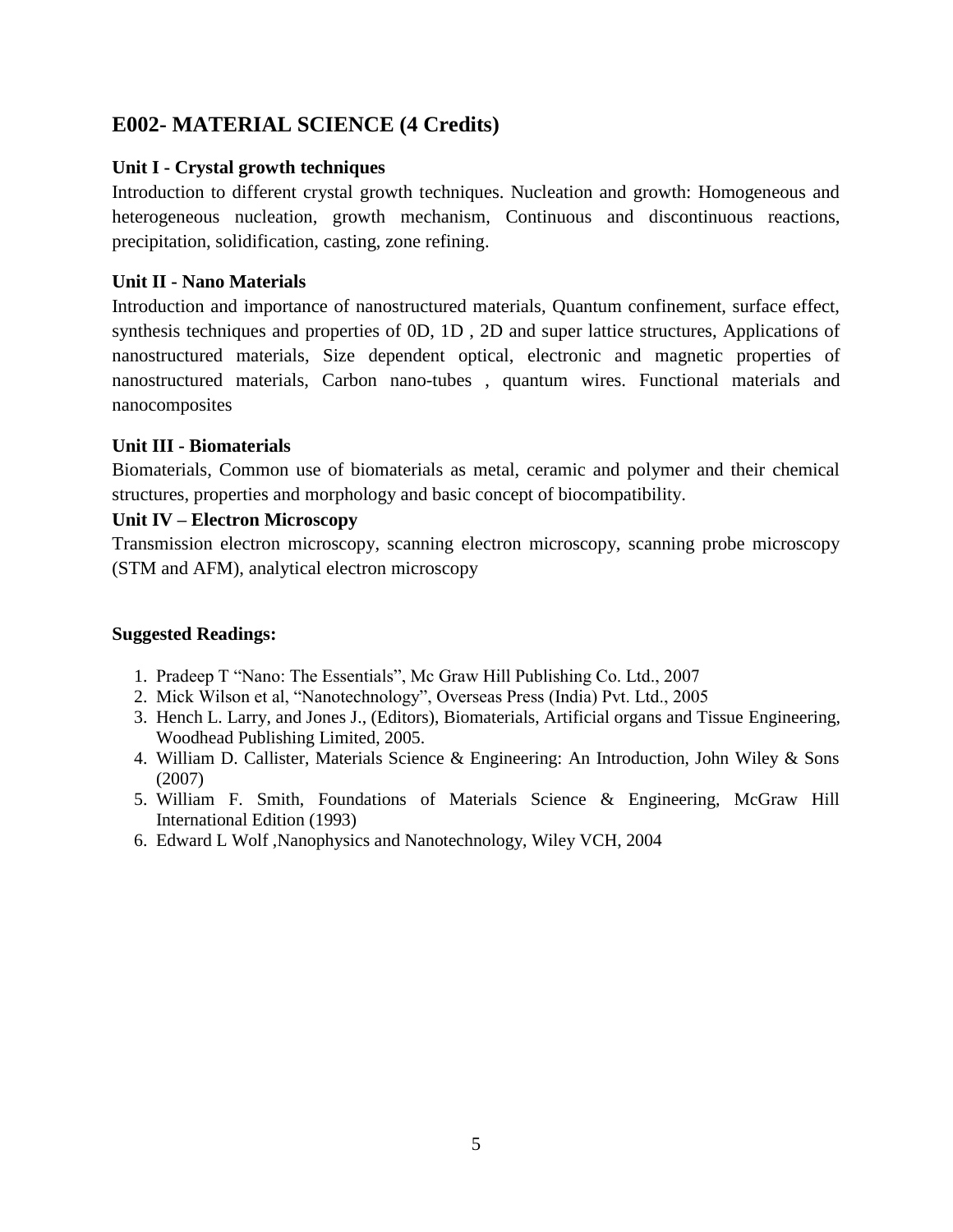# **E003 - CONDENSED MATTER PHYSICS (4 Credits)**

**Unit I - Thermal, electrical properties and Band Theory of Solids:** Phonon density of states, Lattice Specific heat, Lattice Thermal conductivity, Heat capacity of electron gas, Free electron Theory, Electrical conductivity, Electron density of states, Electronic specific heat. Band theory: Kroning - Penny Model, Brillouin Zones, distinction between metals, semiconductors and insulators.

**Unit II - Imperfections in Solids**: Point defects- interstitial, substitutional impurities, Vacancies, Frenkel and Schottky defects, extrinsic vacancies, Diffusion, Colour centres, dislocations, grain boundaries, staking faults, crystal growth, Structure of metals and solid solutions.

**Unit III - Superconductivity**- Meissner effect, Isotope effect, London Equation, Type-I , Type-II Super Conductors, Flux Quantisation, Persistent current, London Theory, GL Theory, B C S Theory, Josephson's effect (AC & DC0, High Tc Superconductors, Applications of Superconductors.

**Unit IV - Dielectrics and Ferroelectrics**- Different Kinds of Polarizations in dielectrics, Clausius -Mossotti relation, Ferroelectricity, Classification of ferroelectrics, Order Disorder and Displacive, Landau's Theory, Cochran's Theory, Antiferroelectricity, Domains, Piezoelectricity, Pyroelectricity, Applications of Ferroelectrics.

### **Reference Books:**

- 1. C Kittel, Introduction to Solid State, John Wiley & Sons.
- 2. R A Levy, Priciples of Solid State Physics, Academic Press, Newyork
- 3. R L Singhal, Solid State Physics, Kedarnath Ramnath, Meerut
- 4. J H Crawford, Jr. and L. M. Slifkin (eds.), Point Defects in Solids, Vol. 1. General and Ionic Crystals, Plenum, New York (1972).
- 5. H V KEER,Principle of the solid state, New Age International.
- 6. S O Pillai, Solid State Physics, New Age international.
- 7. N W Ashcroft et al., solid State Physics, CENGAGE LEARNING Asia.
- 8. Patterson &Bailey, Solid State Physics : Introduction to Theory, Springer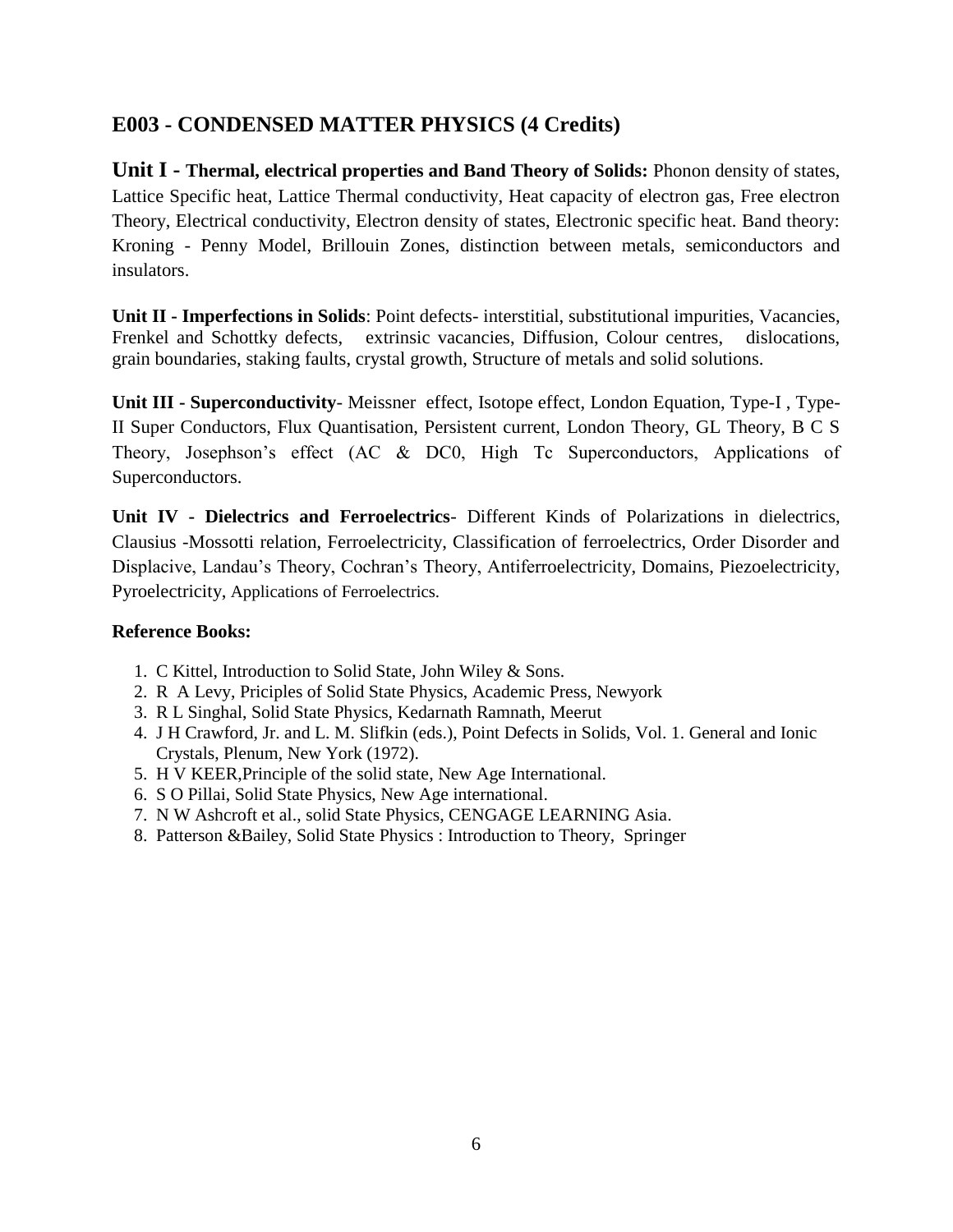# **E004- LASER PHYSICS (4 Credits)**

**Unit I - Rate equations for three and four level laser systems**; population inversion; theory of optical resonators; laser modes; fabrication technology of lasers; diode lasers, colour centre and spin flip lasers; laser spikes, moel locking, Q-switching, CW and pulsed lasers.

**Unit II - Laser Spectroscopy:** Laser fluorescence spectroscopy using CW and pulsed lasers; single photon counting; Laser Raman Spectroscopy, multi photon processes, photo acoustic and photon electron spectroscopy, stimulated Raman spectroscopy, coherent antistoke Raman Spectroscopy.

**Unit III - Optical Sources and Detectors:** Laser devices, Radiation pattern and modulation, LED structures, light source materials, liquid crystal diodes, photoelectric, photovoltaic and photoconductive methods of of detection of light, **Photo diodes;**structure, materials and working. PIN photo diodes, avalanche photo diodes, micro channel plates, photo detectors noise responsively and efficiency, photomultipliers

**Unit IV - Fibre Optics:** Basic characteristics of optical fibres, fibre structure and fundamentals of waveguides, step and graded index fibres, signal degradation in optical fibres, absorption scattering, radiation and core cladding losses, Design considerations of a fibre optical communication system, analogue and digital modulation, optical fibre amplifiers.

- 1. Ghatak and Thygrajan: Lasers
- 2. O.Svelto: Principles of Lasers
- 3. Silvfast: Lasers
- 4. B B Loud; Lasers
- 5. Ghatak and Thygrajan: optical electronics
- 6. Hawks: Optoelectronics
- 7. Keiser: Optical Fibre Communications
- 8. Ghatak and Thygrajan: Intoduction to fibre optics
- 9. I P Csorba: Image tubesEd.L M Bibermmam and S.Hudelman: Photoelectronics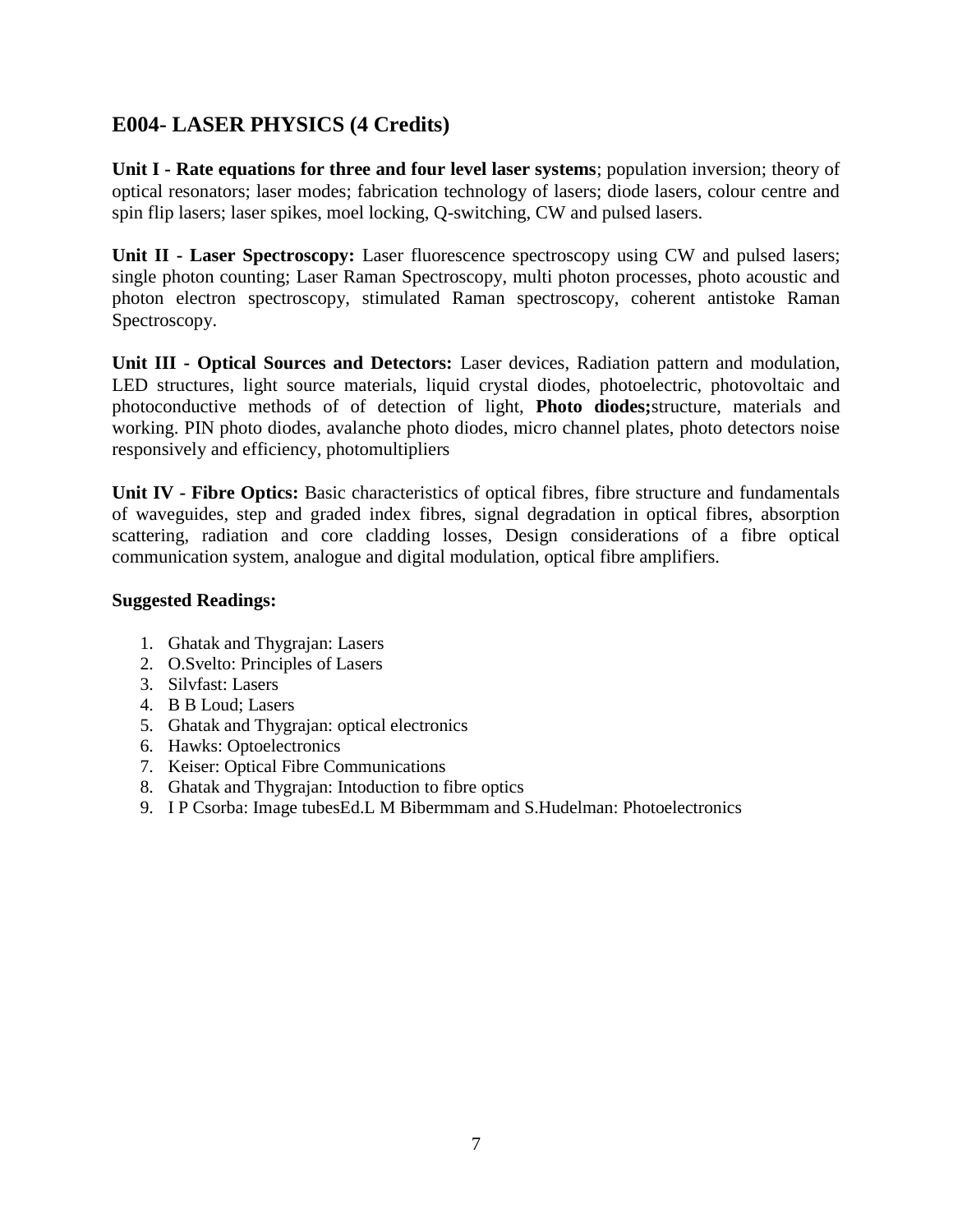## **E005 – ASTROPHYSICS (4 Credits)**

**Unit – I:** Overview of major contents of universe, Laws of planetary motion, Motions and distances of stars, Statistical and moving cluster parallax, Black body radiation, Specific intensity, flux density, luminosity, Basics of radiative transfer ( Emission/absorption coefficients, source functions), Magnitudes, distance modulus, colour index, Extinction, Colour temperature, effective temperature, Brightness temperature, bolometric magnitude/luminosity, Excitation temperature, kinetic temperature.

**Unit – II:** Coordinate systems, precession, time, heliocentric corrections, methods of observation, resolution, Sensitivity, noise. Telescopes at different wavelengths, detectors at different wavelengths, imaging, atmospheric effects at different wavelengths

**Unit – III:** H R Diagram, discussion on the variety of stellar phenomena, the various reaction chains, stellar equations, utility of stellar spectrum, basic knowledge of stellar atmospheres.

**Unit – IV:** Binaries, variable stars, clusters, open and globular clusters, velocity dispersion, final stages of stellar evolution, supernova and neutron stars- a basic knowledge of NS structure rate, Shape, size and contents of our galaxy, normal and active galaxies, Newtonian and Einstein cosmology, microwave background, early Universe.

#### **Reference Books:**

- 1. Shu F, The Physical Universe, University of California,1982
- 2. Harwit M, Astrophysical concepts, 3<sup>rd</sup> ed., Springer Verlag, 2006
- 3. Padmnabhan T, Theoretical Astrophysics, Vol.1-3,Cambridge University Press, 2005
- 4. Arnett, Supernovae & Nucleosynthesis
- 5. Introduction to Stellar Astrophysics, vol.3; Stellar structure and evolution-Erika Bohm-Vitense.
- 6. Black Holes, White Dwarfs & Neutron Stars-Shapiro & Teukolsky
- 7. Stellar structure and evolution-R.Kippenhahn & A Weigert
- 8. Principles of Stellar evolution- D Clayton
- 9. Neutrino Astrophysics-J Bahcal
- 10. Astronomy: A Physical Prospective-Kutner
- 11. Astronomy Principles and Practice,  $4^{\text{th}}$  ed. Institute of Physics' 2003-Roy A E & Clarke D.
- 12. Astrophysical Techniques,  $4<sup>th</sup>$  ed., Institute of Physics, 2003, Kitchin C R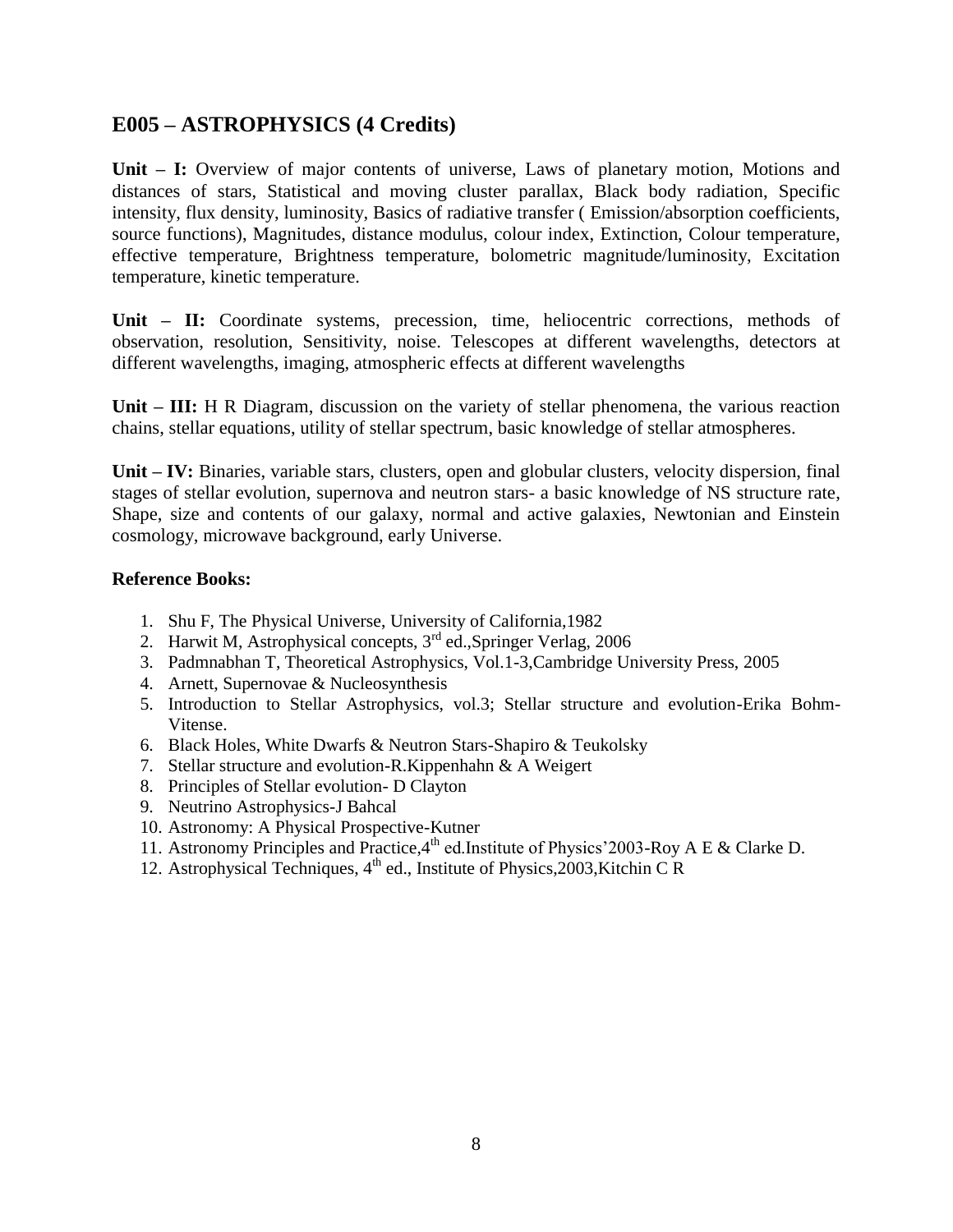# **E006 – PARTICLE PHYSICA AND STRING THRORY (4 Credits)**

**Unit I -** Motion of a non-relativistic string, normal modes. Review of Special theory of Relativity, light cone coordinates, Lorentz invariance in diverse dimensions, small and compact dimensions, square-well and quantum mechanics of extra dimensions, motion of a relativistic particle, world-line.

**Unit II -** Review of electromagnetism, electric field in diverse dimensions, point particle with electric charge.Newton's law of gravitation in diverse dimensions; Planck units of mass, length and time, Newton's constant, gravity and geometry.

**Unit III -** Relativistic string, world-sheet, invariant on the world sheet, area of embedded surfaces, Nambu-Goto action, equations of motion, boundary conditions and branes, static gauge, tension and energy of strings.

**Unit IV -** Classical motion of a string, dynamics on the world-sheet, conserved quantities.

Point particle in light-cone gauge, quantization. String in light-cone gauge, string as oscillators, normal modes and particle spectrum ( open and closed string), quantization.

String thermodynamics: counting of states, partition function. Overview of results.

- 1. B.Zwiebach, A first course in string theory( Cambridge University Press)
- 2. H.Goldstein, Classical mechanics (Addison-Wesley)
- 3. J.Hartie, Gravity: An introduction to Eiensteins general relativity (Pearson education)
- 4. J.Sakurai, Modern Quantum Mechanics (Pearson Education)
- 5. L.Schiff, Quantum mechanics (McGraw-Hill)